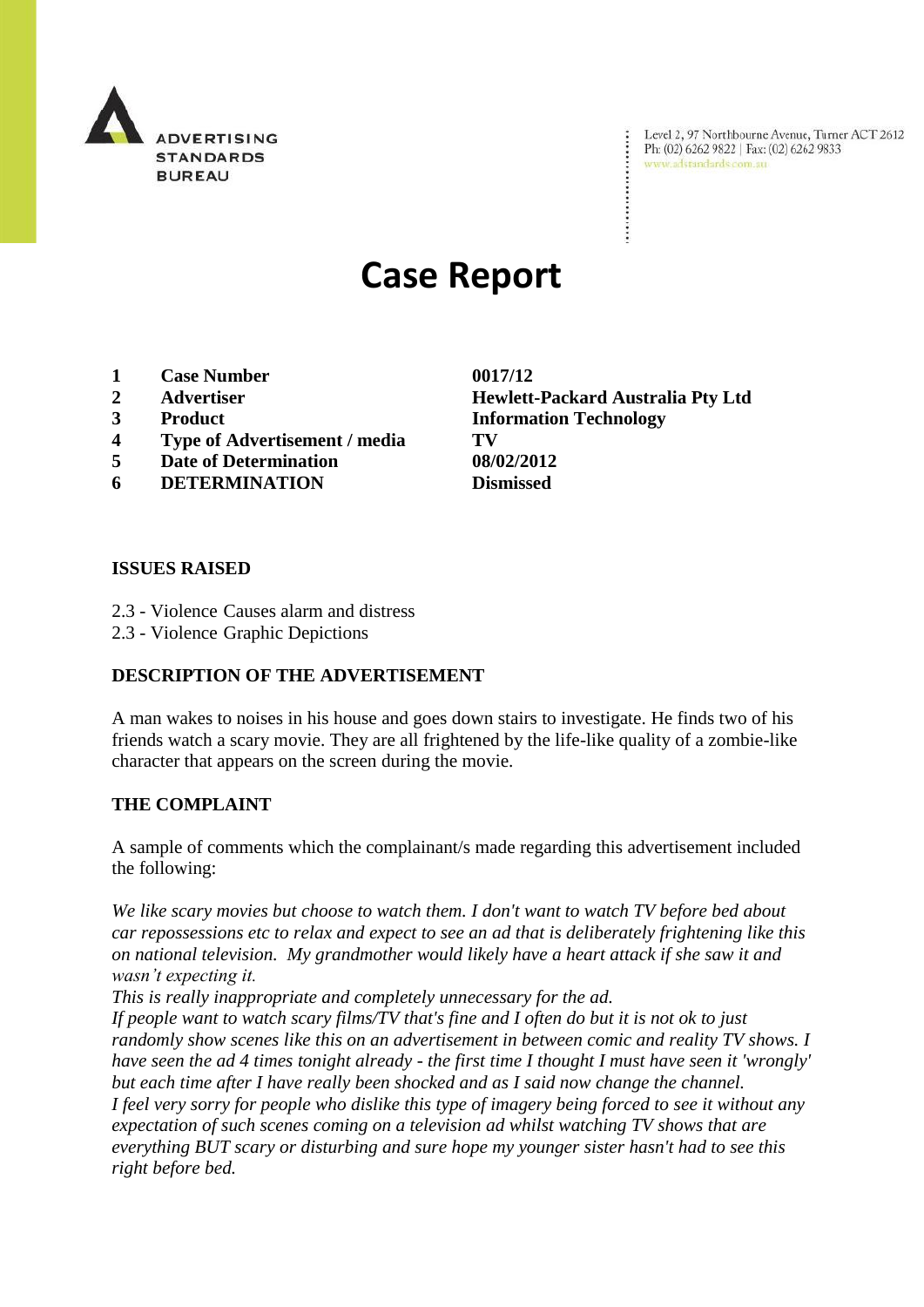*I was not impressed with the use of a horror movie within the ad. I do not like scary movies and the Zombies in the movie that was played on the laptop is extremely inappropriate not just for me but for small children.* 

*Terranova is a family show that we watch every Sunday night and to have horrible zombies within ads is highly unacceptable during a family show. Please take this off the TV....*

## **THE ADVERTISER'S RESPONSE**

Comments which the advertiser made in response to the complainant/s regarding this advertisement include the following:

*The HP TV commercial outlined is designed to promote the life-like picture and sound quality of the HP Pavilion dv7 notebook PC when watching movies. The men portrayed in the commercial being scared by the movie they are watching illustrate the life-like experience in a comical way.* 

*The TV commercial aimed at a mature audience received an 'M' rating and measures were taken to only shown at night to avoid children viewing hours in accordance with the advertisers' code. We note a specific complaint outlining a 6.30-7pm timeslot on Channel 9 however have no record of requesting, booking or the ad appearing anywhere at this early time period.*

### **THE DETERMINATION**

The Advertising Standards Board ("Board") considered whether this advertisement breaches Section 2 of the Advertiser Code of Ethics (the "Code").

The Board noted the complainants' concerns that the advertisement is alarming and inappropriate for viewing especially by children.

The Board viewed the advertisement and noted the advertiser"s response.

The Board considered whether the advertisement was in breach of section 2.3 of the Code. Section 2.3 of the Code states: "Advertising or Marketing Communications shall not present or portray violence unless it is justifiable in the context of the product or service advertised".

The Board noted that the advertisement depicts a man waking to a noise in his home who then creeps downstairs and startles others who are watching something on the laptop. The image on the laptop then switches to a zombie style scene from a scary movie.

The Board noted the complainants' concerns that the zombie type image that appears on the laptop is frightening and could cause distress to adults and children alike.